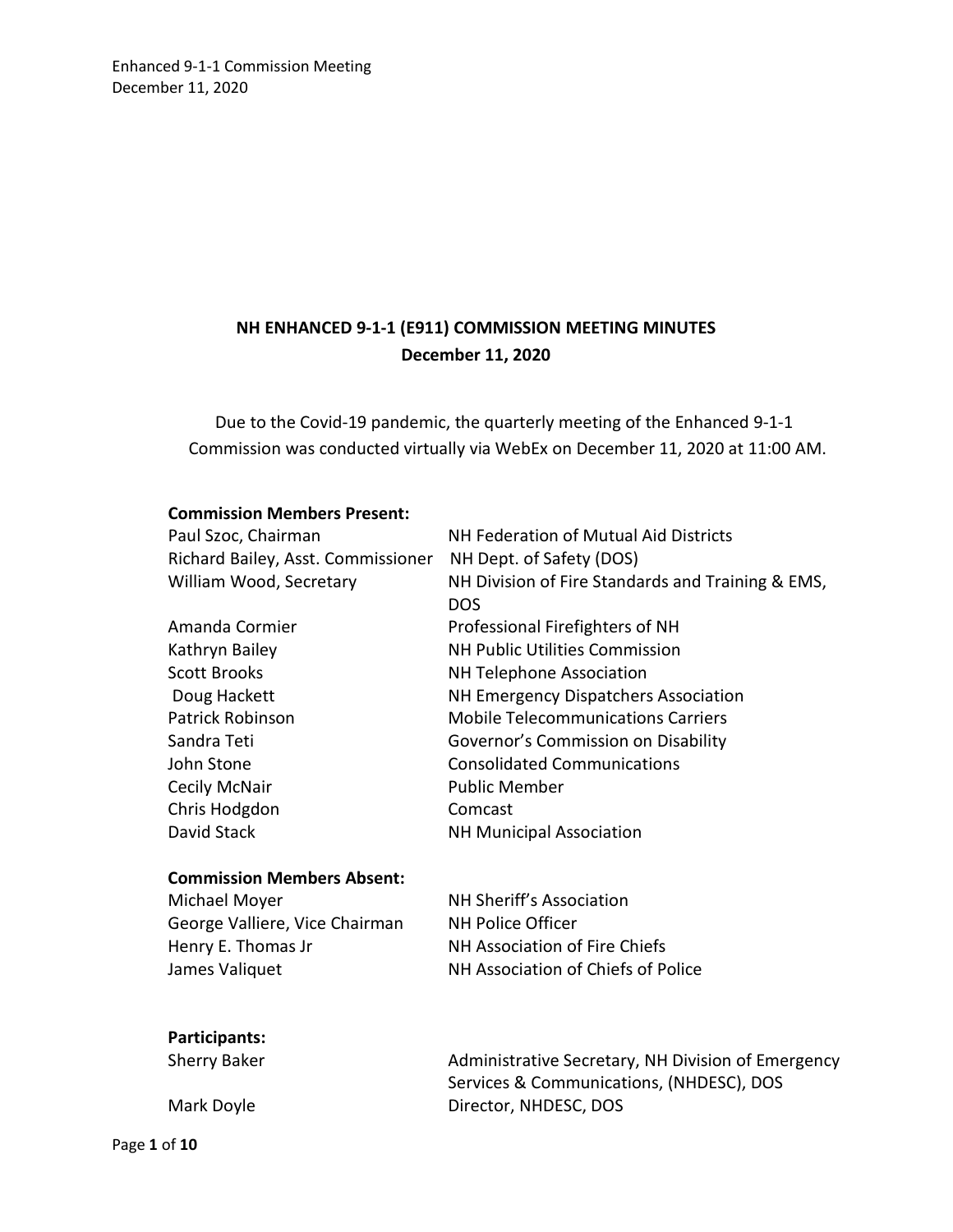| Steven Lavoie         | Director of Administration, DOS                  |
|-----------------------|--------------------------------------------------|
| Sean Goodwin          | Administrator IV, NHDESC, DOS                    |
| <b>Timothy Scott</b>  | IT Manager IV, NHDESC, DOS                       |
| Matt White            | Info Tech Manager IV, NHDESC, DOS                |
| Deb Bray              | Supervisor IV, NHDESC, DOS                       |
| John Stevens          | Coordinator, Statewide Interoperability, NHDESC, |
|                       | <b>DOS</b>                                       |
| <b>Thomas Andross</b> | <b>Grafton County Sheriff Department</b>         |
| <b>Bill Pelchat</b>   | Info Tech Manager IV, NHDESC, DOS                |
| Robert Brown          | <b>INdigtal</b>                                  |
| Jon Eon               | <b>Consolidated Communications</b>               |

Chairman Szoc asked to take a moment of silence for the death of Speaker of the House Richard Hinch.

Chairman Szoc thanked David Caron for his years of service on the Enhanced 9-1-1 Commission.

Chairman Szoc welcomed David Stack representing the NH Municipal Association

# **1. Approval of the minutes from the September 11, 2020, NH Enhanced 9-1-1 Commission meeting**

Chairman Szoc called for approval of the September 11, 2020 meeting minutes. Commissioner Rick Bailey motioned to accept the minutes and Commissioner Hackett seconded the motion. The minutes were unanimously approved by those present.

## **2. FY20 Surcharge Receipts**

## **2. A. Financial Report (Steven R. Lavoie, Director of Administration)** 1. Discuss year-to-date expenditures & surcharge

- Surcharge receipts are on track and the E9-1-1 fund is healthy.
- The fund remains healthy and able to support the existing level of service and delivery. Also healthy enough to maintain the current levels of hardware and software maintenance.

### **Division Reports**

**A.** Administration Section (Robert Lussier, Assistant Director)

- 1. Administration Update
- 2. Emergency Communications Command Vehicle Event List
- 3. Wanda Scott (9-1-1 Outreach & Education & Social Media Report)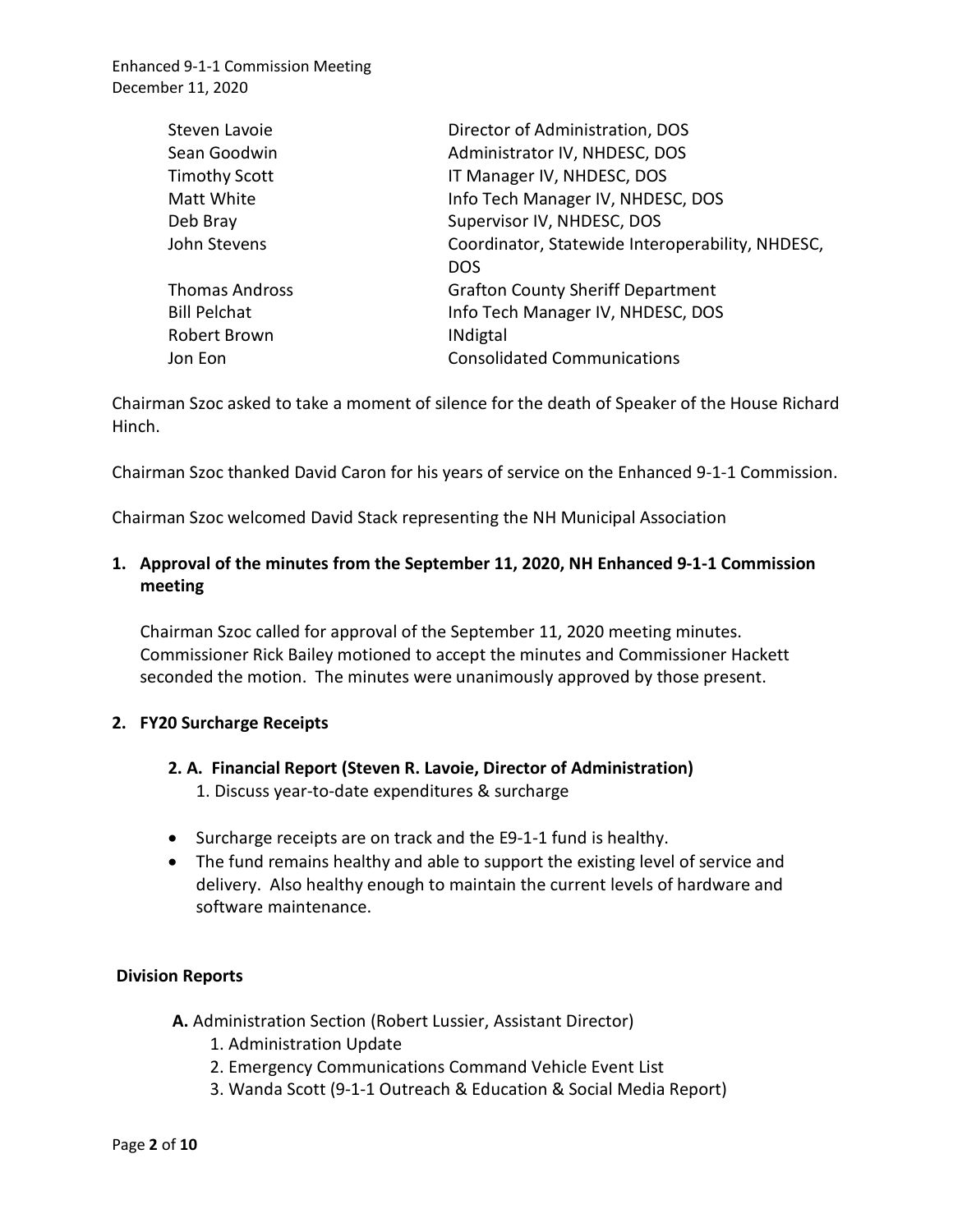4. Emergency Communications Budget Preparation Presentation

## **Asst. Director Lussier reported the following:**

- Continue to work with Motorola and our legal department on project details
- HSEM Onsolve contract to Governor and Council
- CPE contract negotiations continue with our selected vendor. Currently being reviewed by DoIT Directors and going to the AG's office for review
- Vermont MOA is in IRT for the Governor and Council approval
- Working with Kevin O'Brien to begin renewal process of tower leases
- Building Access Control bid closes 12/17 had a walk-though with several vendors at our site in Concord. This contract will cover the IPOC, Laconia, Radio Communications, 10 Mountaintop sites and the radio shelter at the IPOC.
- Telecommunicator I hiring waiver request for 6 positions has been sent to Director Lavoie for review.
- Imagery-Fly-Over project is moving forward. Collaborating with DOT and DES to update imagery for use in our PSAPs to assist with GIS location and DOT to assist with their specific GIS projects.

## **B. Report on Special Projects (William Pelchat, Info Technology Manager IV)**

- 1. Status on NHVIEWW
- 2. Status on the Communications Asset Manager
- 3. Information on DOS GIS Assistance

## **William Pelchat reported the following:**

- Providing SEOC/IAC/HSEM with GIS support during the current COVID-19 activation
- GIS general activities during this activation:
	- o Daily Protocol 36 maps, calls to date and previous day's call volume
	- o Daily briefing maps provided to the Governor and HSEM for planning
	- o Daily 211/DPHS maps and call graphs
	- o Requests for public status maps
	- o Numerous other on-demand maps were created and now updated as needed, as follows:
		- **COVID19 testing**
		- **Alternate care sites**
		- **PPE delivery sites**
		- **PPE pickup sites**
		- **Funeral Homes**
		- Convenient MD Locations
		- **Hospitals, Urgent Care Facilities, PODS ESF 8**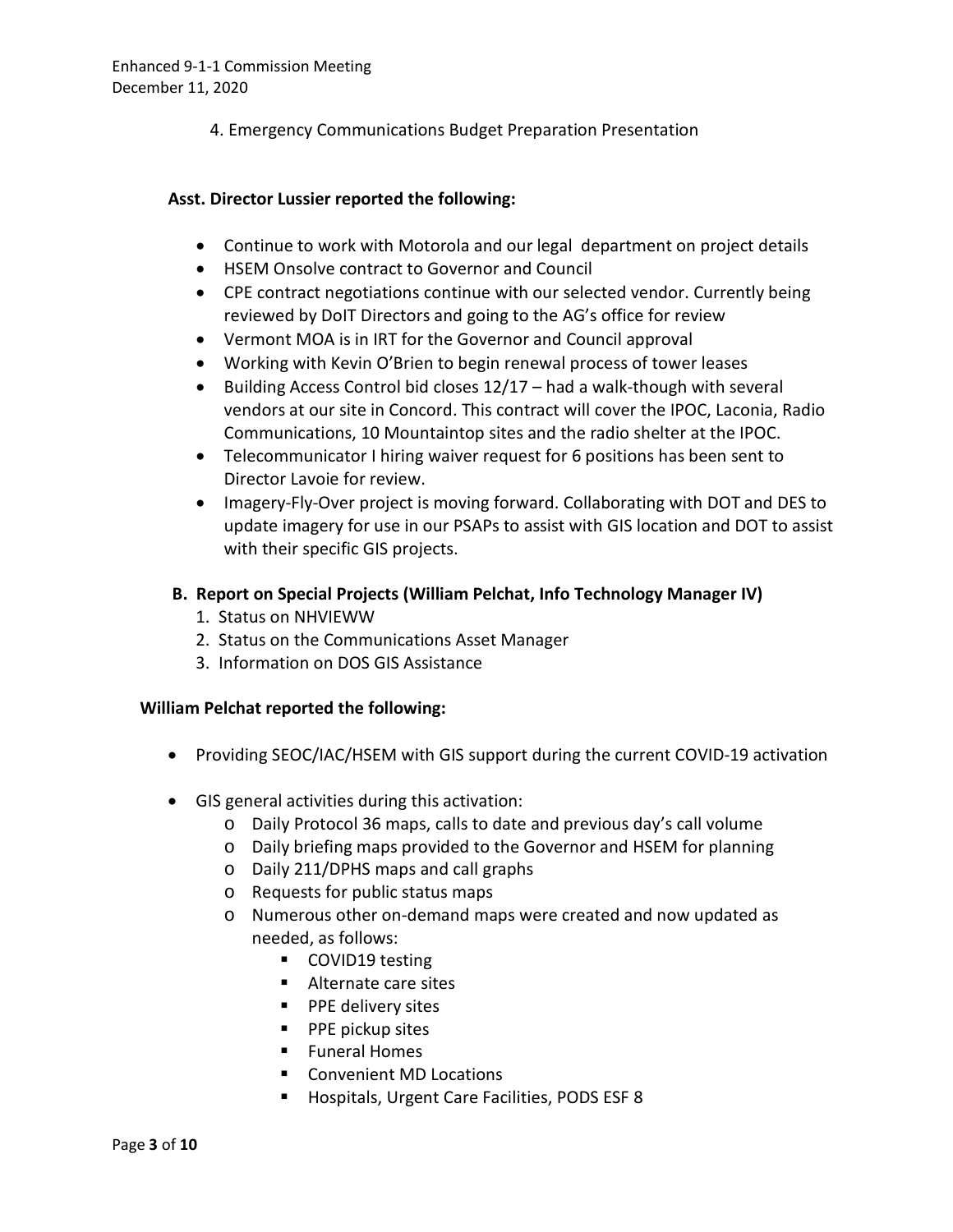- RPA's (Request Public Assist) Status maps
- **Urgent Care Facilities, and PODS, for ESF 8**
- 9-1-1 Data Operations web application and 9-1-1 map data layers to facilitate telework
- Geo-processing model nightly data synchronization between 9-1-1 production data base and web application map layers
- Support FEMA Region 1 dashboard COVID19 data, data entry web application, data from DHHS
- Dashboards for call volume and police/fire/EMS, data sourced from Web EOC
- The Communication Asset Management system, CAM, (hosted our NHVIEWW/on ArcGIS online system) comprised of various dashboards and web applications
- Dept. of Safety State Police and Marine Patrol Dispatch are using our internal NHVIEWW system hosting the web application sites, various map data layers and services, and Automated Vehicle Location feed map service
- Providing web applications for REP, IAC, EOC and Hazmat on our internal NHVIEWW GIS platform
- Providing GIS support for the PublicSafetyVieww portal, our ArcGis Enterprise system, which hosts the PSAP and dispatch agencies with 9-1-1 web maps
- Significant efforts have been made to migrate the geodatabase, services and applications for CAM and DESC that support existing and will support any new public facing GIS applications. This is close to completion and expected to meet our end of December goal
- Continuing support for Seabrook REP with map products and the REP web application and will be participating in the REP exercise scheduled for the end of September and again in December 2021
- Processed 106 cell panels and 4 new towers
- Special Projects produced 1,297 maps in total as of this year
- 5,008 miles of snow machine trails collected about 95% of snow machine trails in the state
- Ten maps completed and accepted by the Trails Bureau (Coos, Grafton, Carroll, Belknap counties)
- Eleven Maps created for Sullivan, Merrimack, Strafford, Cheshire, Hillsborough, and Rockingham Counties
- **C. Report on Data Operations: (Matthew White, Information Tech Manager IV, Data Operations)** 
	- 1. Update on Mapping and Database activities
	- 2. Update on Emergency Notification System (ENS)
	- 3. Update on MLTS Discrepancies and Resolutions

## **Matthew White reported the following:**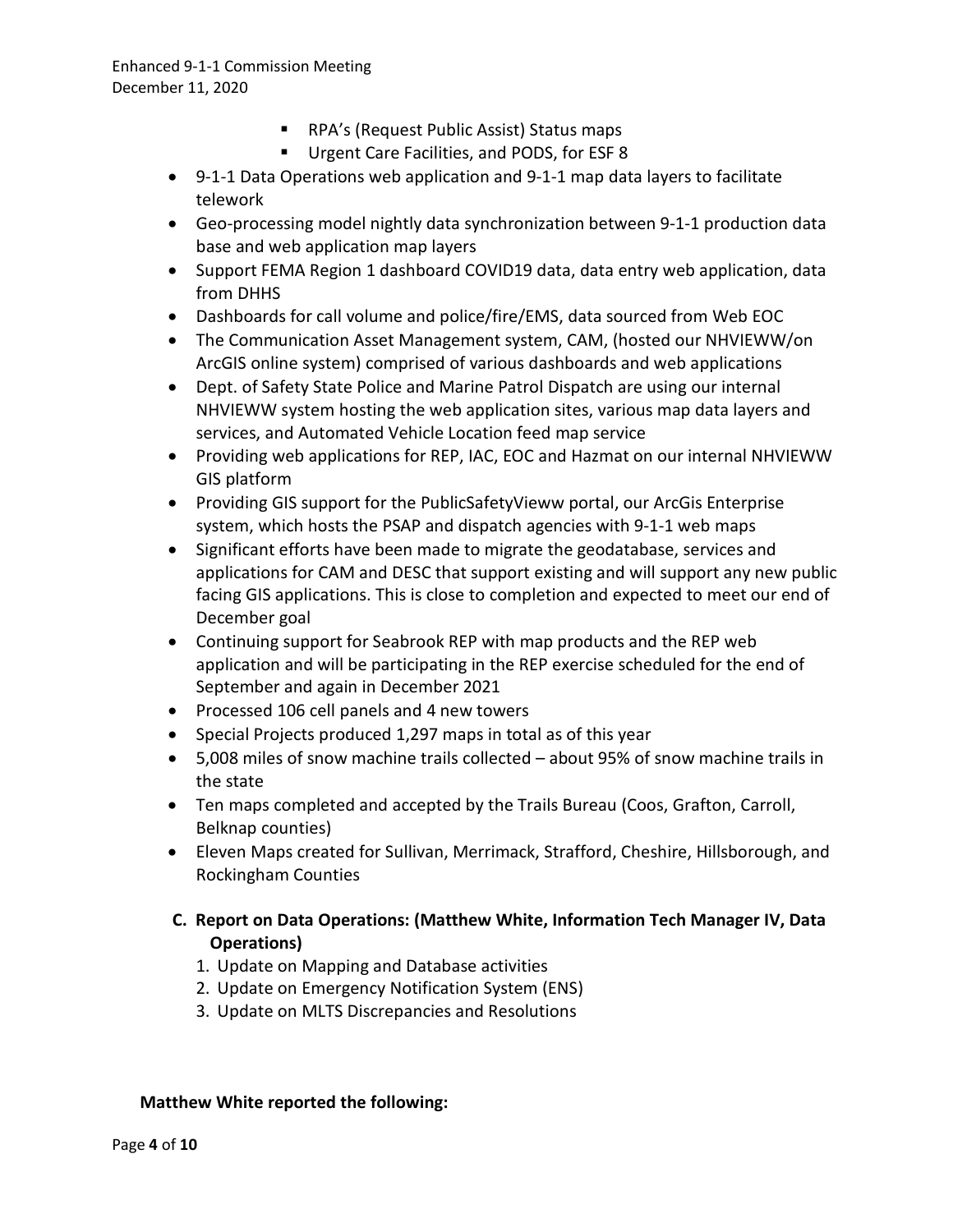- The telephone database contains approximately 627,148 records
- Partial address conversions have occurred in the city of Rochester, affecting 84 customer records
- Mapping Database contains 691,793 addressable points
- Mapping Database contains 76,029 landmark points
- Mapping Database contains 54,864 building footprints
- Mapping Database contains 243,716 road segments
- Emergency Notification System has 57 communities participating
- There were 199 reported MLTS discrepancies and 77 MLTS discrepancies have been completed
- Operating in a work-from-home mode successfully and will likely continue this into the spring of 2021
- Catholic Medical Center has implemented Red Sky for their offsite locations so that we receive correct address and location for their 9-1-1 calls
- Working with RapidSOS to correct abandoned calls that we have been receiving from Cops Monitoring, a nationwide alarm monitoring company
- Assisted with getting US Cellular and West to correct cellular towers in the Cheshire County area to deliver correct ANI/ALI for 9-1-1 calls
- Worked closely with Fire Standards & EMS on a public facing AED registration website through PulsePoint
- Four DataOps employees helped with the National Election at several polling stations in high traffic areas as Election Monitors with the AG's office. These included three Field Representatives: Casey Gordon, Kenny-Lynn Dempsey and Kelly Teeter
- Nine new 9-1-1 liaisons were trained by our Field Reps; the trainings were administered over the phone through Webex/Teams, and some were done in person while maintaining all CDC guidelines for such meetings
- Maine's p-ANI ranges have been loaded into the ALI Database to assist in providing better ALI information for PSAP in the event an out of state Wireless or VoIP call is received
- Dartmouth College is also migrating from the State of New Hampshire's 9-1-1 ALI Database to a VoIP Base System (JIVE) and their records will be updated through that service provider
- Generated 19K data points
- Completed and delivered 3 town map books, with 19 ready for field checks/collection (final step before printing)
- Focusing efforts on maintenance as new construction is soaring
- Two-year backlog has been cleared and is updated on Google Maps, with a plan of action for keeping it current on a quarterly basis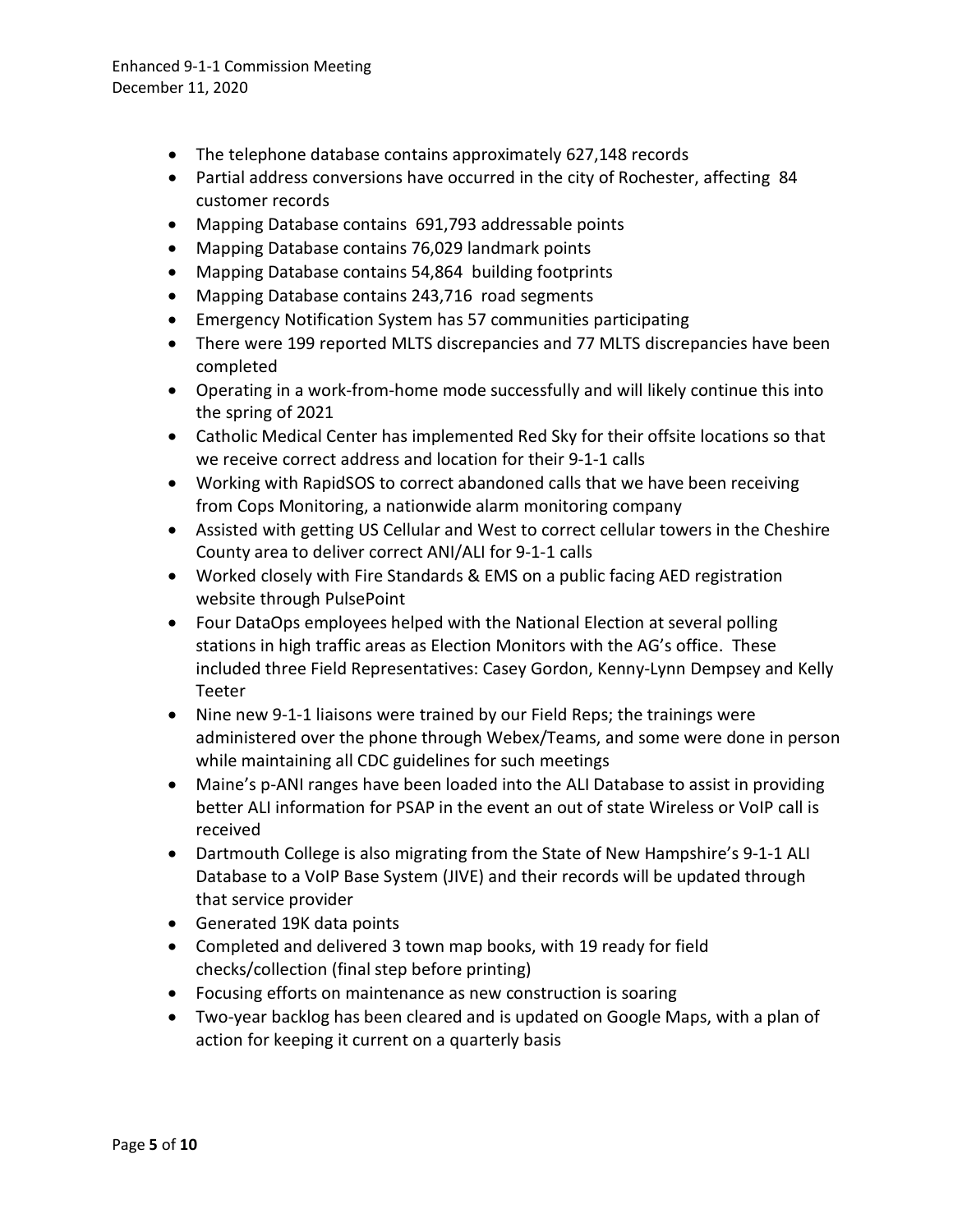- Special mention to Kenny-Lynn Dempsey for her continued dedication with updating the daily COVID-19 data from DHHS into the PSAP and for being Employee of the Month
- **D. Report on PSAP Operations and Report on Emergency Medical Dispatch: (Deb Bray, Supervisor IV)**
	- 1. Update on PSAP operations
	- 2. Agency Call Statistics Report
	- 3. ACE Performance Standard Report
	- 4. Update on Training Division

# **Deb Bray reported the following:**

- Currently have 17 Telecommunication Specialists I & II vacancies. There are 41 Telecommunication Specialists in total, as well as 5 part time TCs who supplement staffing needs
- 9-1-1 call volume since July has steadily decreased
- Continue to utilize the Pandemic Protocol 36; approximately 30 calls per day. Additional questions are also asked in order to ensure front line workers stay safe
- The eight new hires have completed classroom training as of November 24 and are currently in the on-the-job training portion with a release date scheduled for mid-January 2021
- Completed a waiver for remaining TCI vacancies in the hopes of having another class started soon
- With winter upon us and the number of COVID cases expected to continue rising, the Directors, Tech Support and Ms. Bray have been working on measures to ensure that 9- 1-1 calls continue to be answered immediately. This includes setting up the Training Room to handle live calls in the event we have members of our staff who are asymptomatic and need to quarantine.
- On January 15, 2021, new TC schedule will be implemented. The new schedule will eliminate permanent assigned shifts and will ensure a fair and equitable assignment to all TCs.
- Ms. Bray highlighted the work the PSAP Supervisors are doing. Supervisors must schedule their own call taking hours every month to maintain their skills as well as their EMD certifications. This year they have collectively logged 3,493 hours of call taking – an increase of 1,157 hours compared to this time last year. All of the Supervisors have stepped up and gone above and beyond, but there are 2 Supervisors in particular worthy of additional recognition for their call taking hours over the 11 month period:
	- o Christine Lee = 322 hours
	- o Brandon McGorry = 390 hours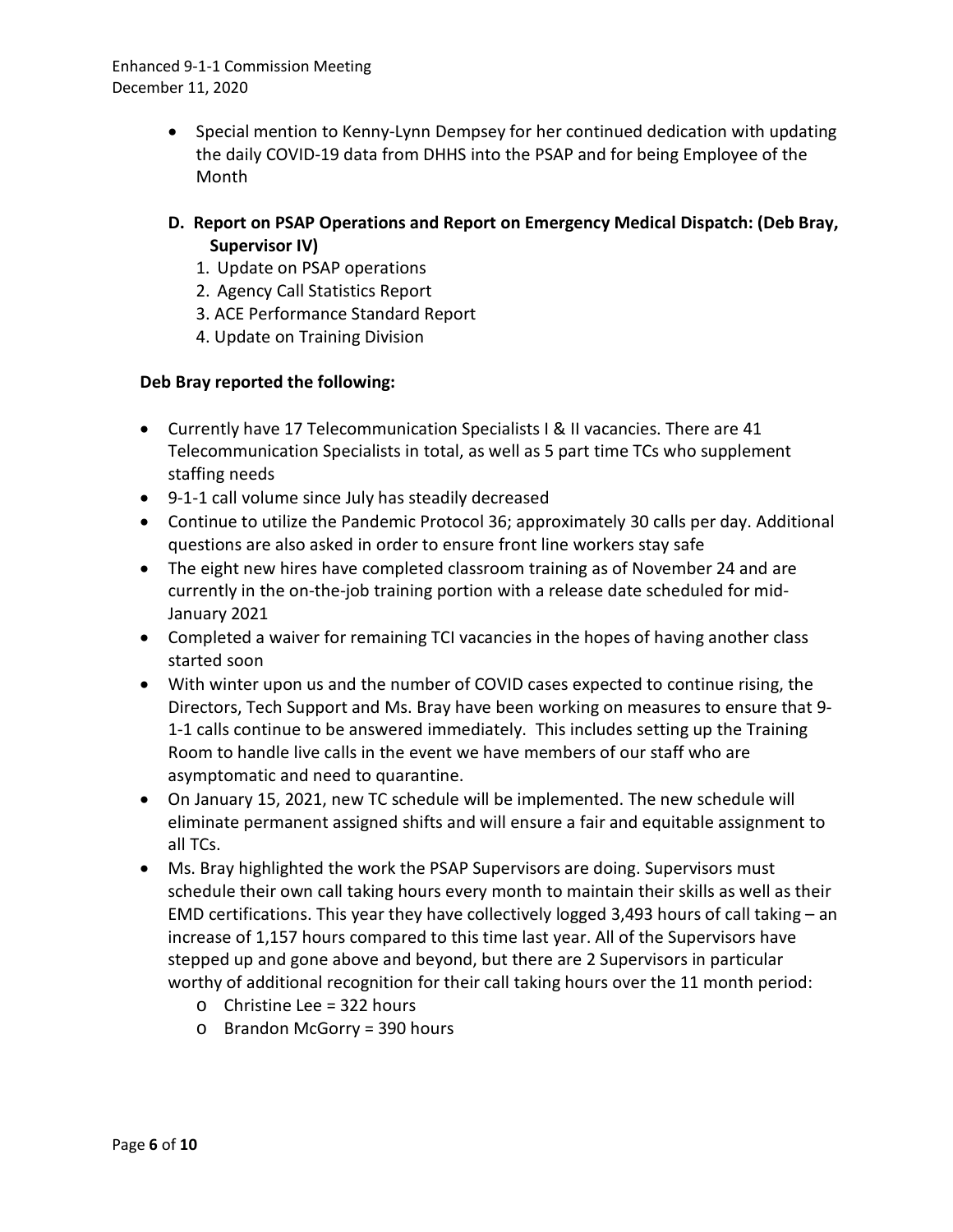# **E. Report on Information Technology (Tim Scott, Information Technology Manager V)**

- 1. CAD and Dispatch Center PC Upgrade Project
- 2. INdigital Ingress Network Refresh and Enhancements
- 3. Contract Renewal for CPE
- 4. GIS Infrastructure Upgrades
- 5. Cross Boarder Transfers
- 6. Supplemental ALI/AED Project

## **Tim Scott reported the following:**

- The Network RFP was awarded to INdigital
- On the CPE front, the Division is negotiating details. Looking for a few enhancements, but will mostly be a system refresh with new hardware and adding a couple of new features.
- The project to upgrade dispatch center equipment is complete.
- Teleworking efforts are going well.
- Upgrading internet capability in Concord sometime in the spring
- Mr. Scott thanked Bill Pelchat, Matt White and Kenney-Lynn Dempsey for their efforts to get COVID-19 data out to all dispatch centers.
- Supplemental ALI and AED databases moving to a new enhanced platform to facilitate record maintenance. Thank you to Dale Twitchell and Joanna Drouin for their help in updating and validating all records.
- Working through the 9-1-1 Network upgrade; the Team is investigating new firewalls for Concord identifying the differences between old and new firewalls before configuration can be completed.
- Currently, they are down 3 positions in the IT section

# **F. Communications Maintenance Bureau (Sean Goodwin, Administrator IV)**

1. Update on Radio Communications Maintenance

# **Sean Goodwin reported the following:**

- Motorola still working on final P-25 punch list, which includes integration of Mutualink console. Completed by end of 2020
- Design and improve connectivity and resiliency across 40 remote sites
- Completed 2020 statewide plug updates for all trooper and mobile radios.
- Interoperability SWIC office is very active in the statewide deployment with Mutualink.
- Prepared to support the Alternative Care sites and/or vaccination sites if needed.
- Communication Tech II position and the ESF-2 communications Specialist hiring is still on hold due to the COVID-19 budget restraints.
- Continue to focus on improving power, liability and gradual monitoring system maintenance on all sites to ensure up-times for the communications systems.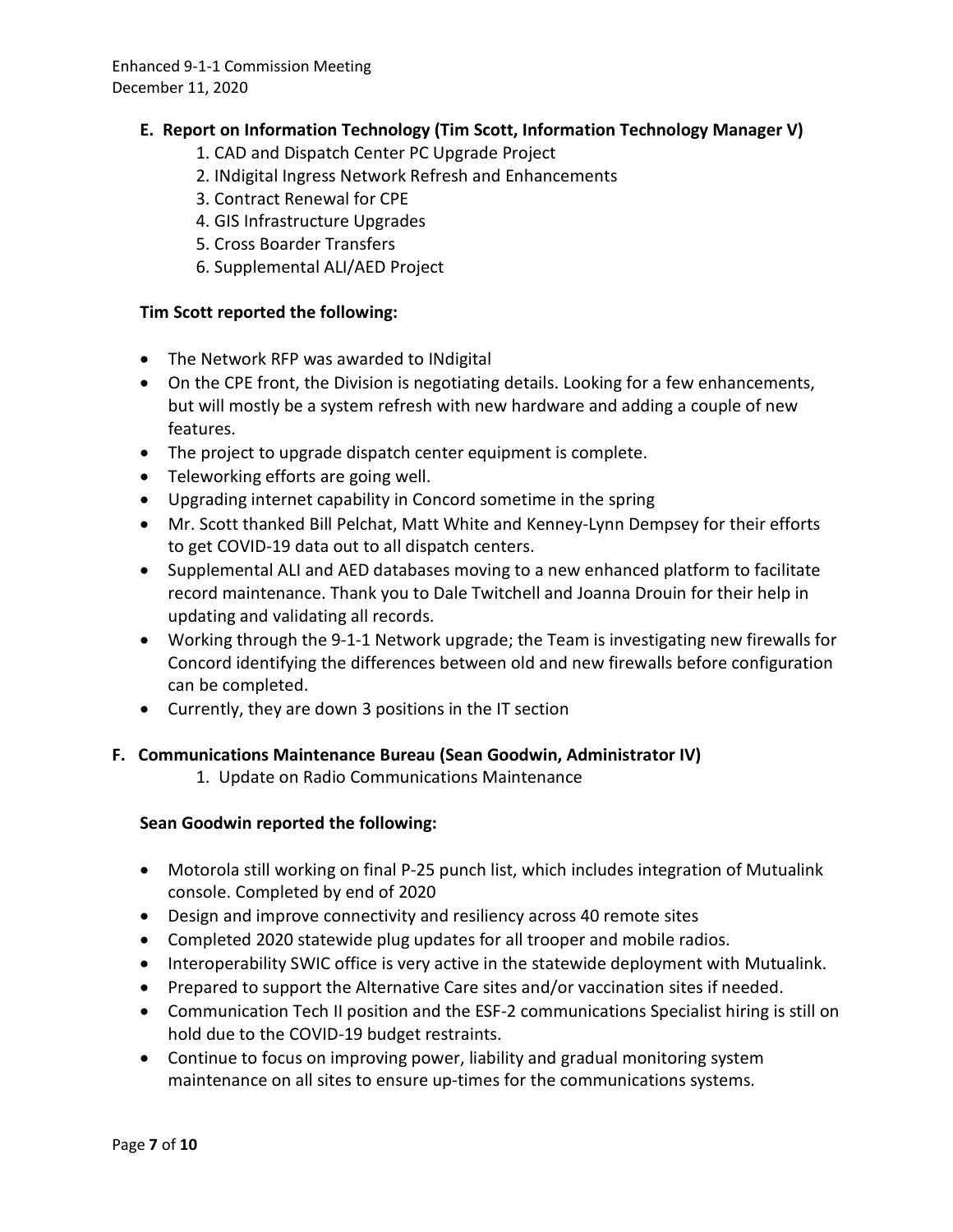- Beginning to identify the legacy T-one connections across the system and developed plans to migrate from these connections to IP connections.
- ESF-2 Communications and Alerting preparing radios as needed. Conducting monthly radio checks with Seabrook towns, FEMA and monitoring federal and state test calls. Also, continue to make resiliency improvements to the Emergency Alert System. Recent monthly test conducted through IPAWS, which fulfills FCC CAP compliancy.
- Continue to identify areas of improvement across the Emergency Alert System.

# **4. Statewide Interoperability (John T. Stevens, Statewide Interoperability Coordinator)**

# **John Stevens reported the following:**

- SIEC meeting held on November 20<sup>th</sup> and is due to meet again February 12<sup>th</sup>, 2021
- Continue to work in 2021 with AT&T and FirstNet on a quarterly basis
- December 9, 2020 a tower went online in the town of Bristol
- 107 communities around the state have at least one Band-14 tower
- In March of 2021, will have one year left within the five-year build for FirstNet and AT&T to accomplish its goal. Mr. Stevens has confidence in the completion.
- New Hampshire is the only state thus far in negotiation with FirstNet and AT&T to discuss years 6 through 10.
- FirstNet, AT&T and the State of New Hampshire have agreed in 2021 to meet in each County to determine cellular coverage needs.
- Fall of 2021 the FirstNet Executive Board will meet in New Hampshire
- State Police FirstNet/WAVE pilot project is in phase 2; this is an on-going project
- December 30<sup>th</sup> is the deadline for Mutualink to complete all 120 locations installations.
- Recognized John Stevens, Sean Goodwin, Art Durette, Dave Rivers and the Radio shop on their effort to get the Mutallink project to the completion date.

# **4. Commission Member-Representative Reports**

# **a. Consolidated Communications**

- i. Gave a brief description of what Consolidated is working on and how they are handling the COVID issues.
- ii. Jon Eon gave a brief description of 9-1-1 services that are provided by Consolidated

# **b. Mobile Telecommunications Carriers**

i. Gave a brief description of what mobile telecommunications carriers are working on and dealing with through this COVID issues.

# **c. Professional Firefighters of New Hampshire**

**i.** Discussed some concerns from the Dispatch Centers on 9-1-1 calls. Discussed how COVID is affecting fire departments.

# **5. NH Bureau of Emergency Communication (Mark E. Doyle, Director)**

1. Update on Bureau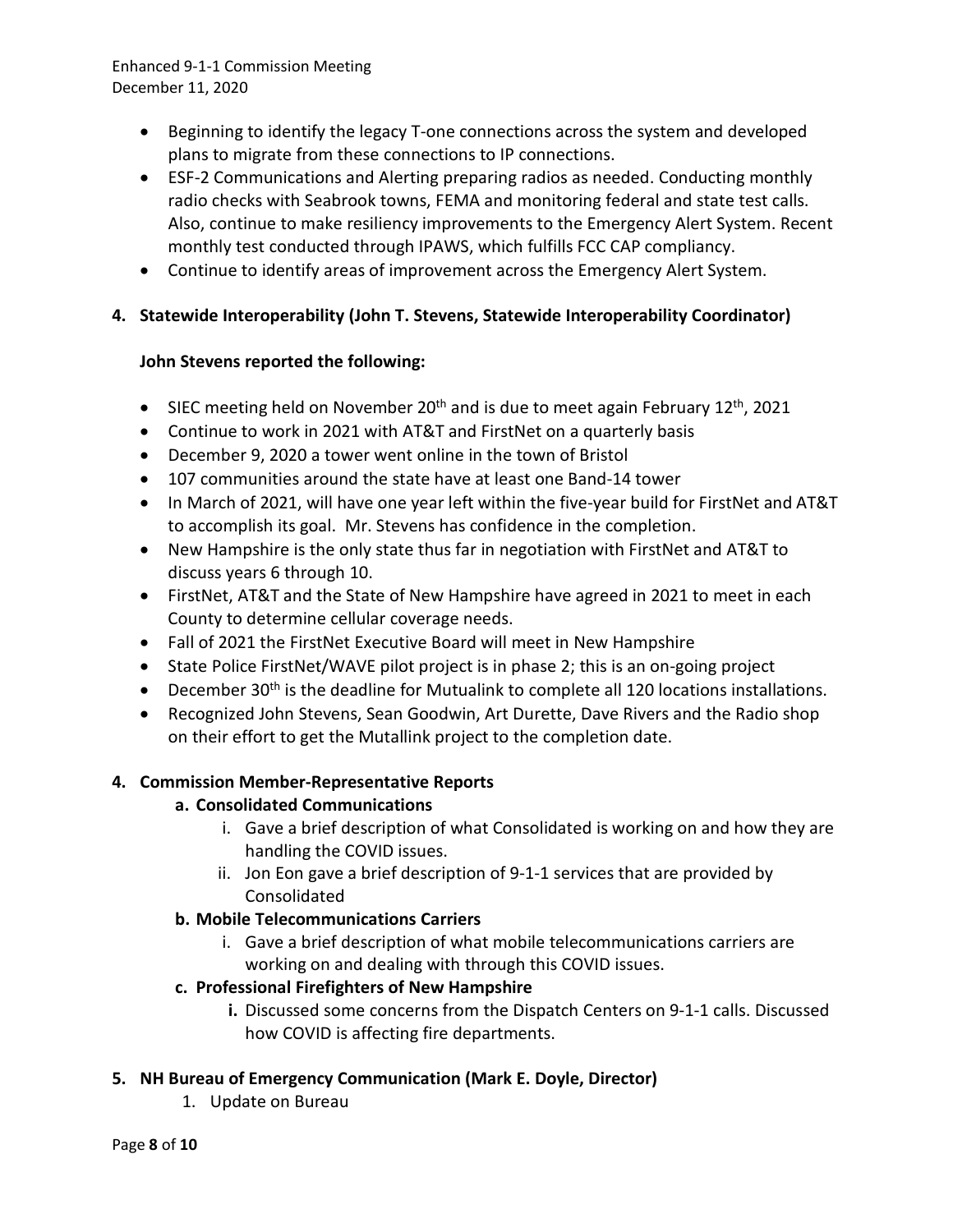- Enhanced cleaning protocols continue at all DESC facilities (IPOC/PSAPS/Radio Communications)
- Bi-weekly employee video conference meetings continue for a Q&A session with the Director regarding COVID-19 responses, Advisory Group discussion and protocol changes at DESC.
- Motorola P25 Project SUA being reviewed by Legal, which will include maintenance, upgrades and patches to the system for the life of the system.
- Radio Communications Team continues to work closely with DNCR to offer assistance to optimize the existing radio system at Hampton beach as well as their simulcast system throughout the state due to personnel shortages and life/safety concerns.
- Updated the Division's COOP plan; copies submitted to the Commissioner's office.
- The Supp ALI process continues; specifically refreshing the database and developing the process for ongoing maintenance.
- Cross border transfer discussion continues; agreements between ME, NH and VT are approved or in the approval process.
- Fall-Comm Interoperability Exercise participation by members of the Division NHEDA recognized Jim Roberg (E9-1-1) as Supervisor of the Year for his work in formulating the Peer Support program. John Stevens (SWIC) recognized as an Honorary Member.
- Mutualink roll-out in full swing, approximately 60+ agencies have opted-in. Working with hospitals to determine level of interested entities.
- APCO awarded all their members the "Distinguished Service Award" this year for the response to COVID-19. All APCO members from the Division, including both PSAPs, were recognized.
- Over the past few weeks, Director Mark Doyle has awarded sixteen Division employees with their longevity pins. In total, these employees have worked in state service for 350 years! Thank you all for your hard work, loyalty and dedication. Congratulations.

# **6. Contractor's Report (Robert Brown, INdigital)**

1. Report on Network

## **Robert Brown reported the following:**

- NENA ICE9 has been re-engaged
- Began installation of new equipment at the data center
- Coordination with both NH and VT teams in preparing for greater integration and information-sharing
- The "anonymous caller" and database tickets combine to be the bulk of the reported issues. Two of the three carrier tickets were for scheduled maintenance.